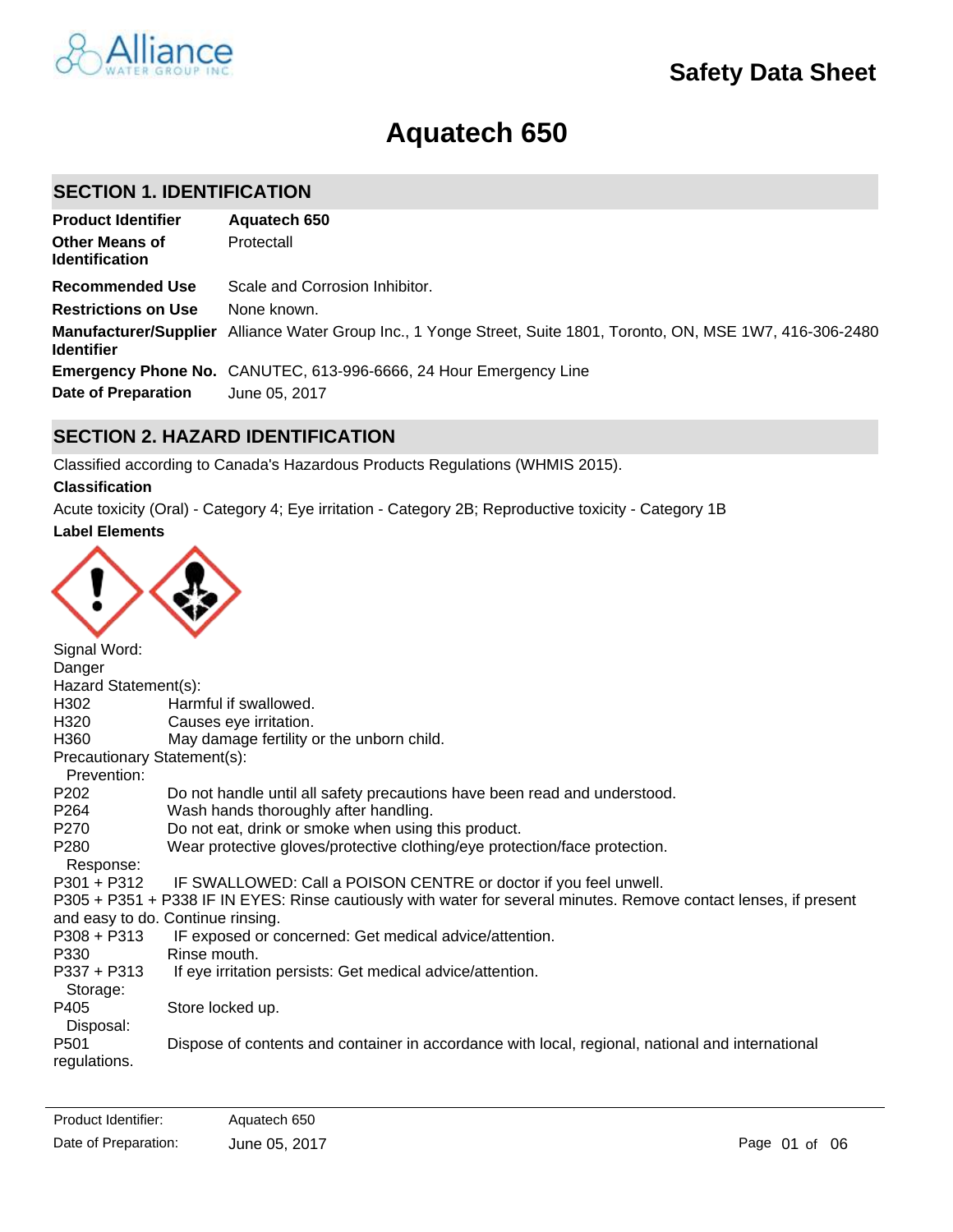None known.

## **SECTION 3. COMPOSITION/INFORMATION ON INGREDIENTS**

Contains no hazardous ingredients. Mixture:

| ∣Chemical Name       | <b>CAS No.</b> | %        | <b>Other Identifiers</b> |
|----------------------|----------------|----------|--------------------------|
| Boric acid           | 10043-35-3     | $5 - 15$ | <b>INDA</b>              |
| Sodium Molybdate     | 7631-95-0      | $1 - 10$ | <b>NDA</b>               |
| Sodium TolyItriazole | 64665-57-2     | $1 - 10$ | <b>NDA</b>               |

#### **Notes**

\* The exact percentage (concentration) has been withheld as a trade secret.

### **SECTION 4. FIRST-AID MEASURES**

#### **First-aid Measures**

#### **Inhalation**

Remove source of exposure or move to fresh air. Keep at rest in a position comfortable for breathing. Get medical advice or attention if you feel unwell.

#### **Skin Contact**

Avoid direct contact. Wear chemical protective clothing if necessary. Take off contaminated clothing, shoes and leather goods (e.g. watchbands, belts). Quickly and gently blot or brush away excess chemical. Wash gently and thoroughly with lukewarm, gently flowing water and mild soap for 5 minutes. If skin irritation occurs, get medical advice or attention. Clean clothing, shoes and leather goods.

#### **Eye Contact**

Avoid direct contact. Wear chemical protective gloves if necessary. Quickly and gently blot or brush chemical off the face. Rinse the contaminated eye(s) with lukewarm, gently flowing water for 5 minutes, while holding the eyelid(s) open. Remove contact lenses, if present and easy to do. Take care not to rinse contaminated water into the unaffected eye or onto the face. If eye irritation persists, get medical advice or attention.

#### **Ingestion**

Rinse mouth with water. Get medical advice or attention if you feel unwell or are concerned.

#### **First-aid Comments**

Get medical advice or attention if you feel unwell or are concerned.

### **Most Important Symptoms and Effects, Acute and Delayed**

None known.

### **Immediate Medical Attention and Special Treatment**

**Special Instructions**

Not applicable.

**Medical Conditions Aggravated by Exposure**

None known.

### **SECTION 5. FIRE-FIGHTING MEASURES**

### **Extinguishing Media**

### **Suitable Extinguishing Media**

Not combustible. Use extinguishing agent suitable for surrounding fire. Use water to keep non-leaking, fire-exposed containers cool.

### **Unsuitable Extinguishing Media**

None known.

### **Specific Hazards Arising from the Product**

| Product Identifier:  | Aquatech 650  |
|----------------------|---------------|
| Date of Preparation: | June 05, 2017 |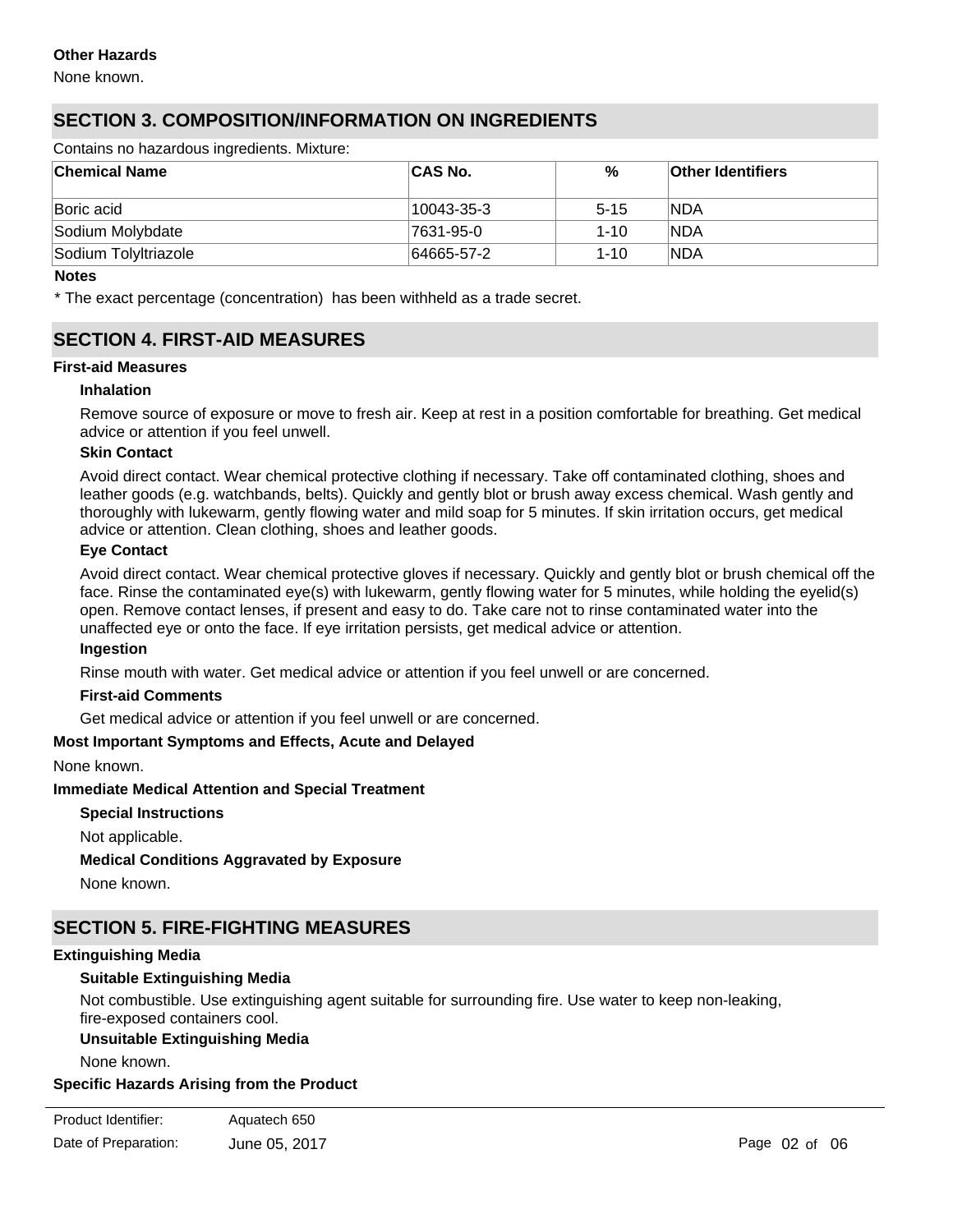### Does not burn. Can ignite if strongly heated.

### **Special Protective Equipment and Precautions for Fire-fighters**

No special precautions are necessary.

Fire-fighters should enter area wearing specialized protective equipment. (Bunker Gear will not provide adequate protection.) a full-body encapsulating chemical protective suit with positive pressure SCBA may be necessary.

### **SECTION 6. ACCIDENTAL RELEASE MEASURES**

### **Personal Precautions, Protective Equipment, and Emergency Procedures**

Use the personal protective equipment recommended in Section 8 of this safety data sheet. Do not touch damaged containers or spilled product unless wearing appropriate protective equipment. Increase ventilation to area or move leaking container to a well-ventilated and secure area. Remove or isolate incompatible materials as well as other hazardous materials.

### **Environmental Precautions**

No special precautions are necessary. It is good practice to prevent releases into the environment.

### **Methods and Materials for Containment and Cleaning Up**

Cover the spill surface with the appropriate type of foam to reduce the release of vapour. Contact emergency services and manufacturer/supplier for advice. No special clean-up methods are necessary.

### **SECTION 7. HANDLING AND STORAGE**

### **Precautions for Safe Handling**

Prevent accidental contact with incompatible chemicals. No special handling precautions are necessary. It is good practice to: avoid breathing product; avoid skin and eye contact and wash hands after handling.

#### **Conditions for Safe Storage**

No special requirements for storage area. Separate from incompatible materials (see Section 10: Stability and Reactivity). Protect from conditions listed in Conditions to Avoid in Section 10 (Stability and Reactivity). Comply with all applicable health and safety regulations, fire and building codes.

### **SECTION 8. EXPOSURE CONTROLS/PERSONAL PROTECTION**

### **Control Parameters**

Not available.

Consult local authorities for provincial or state exposure limits.

### **Appropriate Engineering Controls**

General ventilation is usually adequate. For large scale use of this product: use local exhaust ventilation, if general ventilation is not adequate to control amount in the air.

### **Individual Protection Measures**

### **Eye/Face Protection**

Wear chemical safety goggles and face shield when contact is possible.

#### **Skin Protection**

In case of an emergency (e.g. an uncontrolled release): wear a chemical splash suit and respiratory protection. Wear chemical protective clothing e.g. gloves, aprons, boots. Neoprene rubber.

### **Respiratory Protection**

Not usually required when working with small quantities. For non-routine or emergency situations: wear a NIOSH approved self-contained breathing apparatus (SCBA) or supplied air respirator.

### **SECTION 9. PHYSICAL AND CHEMICAL PROPERTIES**

### **Basic Physical and Chemical Properties**

| Appearance             | Clear yellow liquid. |
|------------------------|----------------------|
| Odour                  | Ammonia-like         |
| <b>Odour Threshold</b> | Not available        |

| Product Identifier:  | Aquatech 650  |
|----------------------|---------------|
| Date of Preparation: | June 05, 2017 |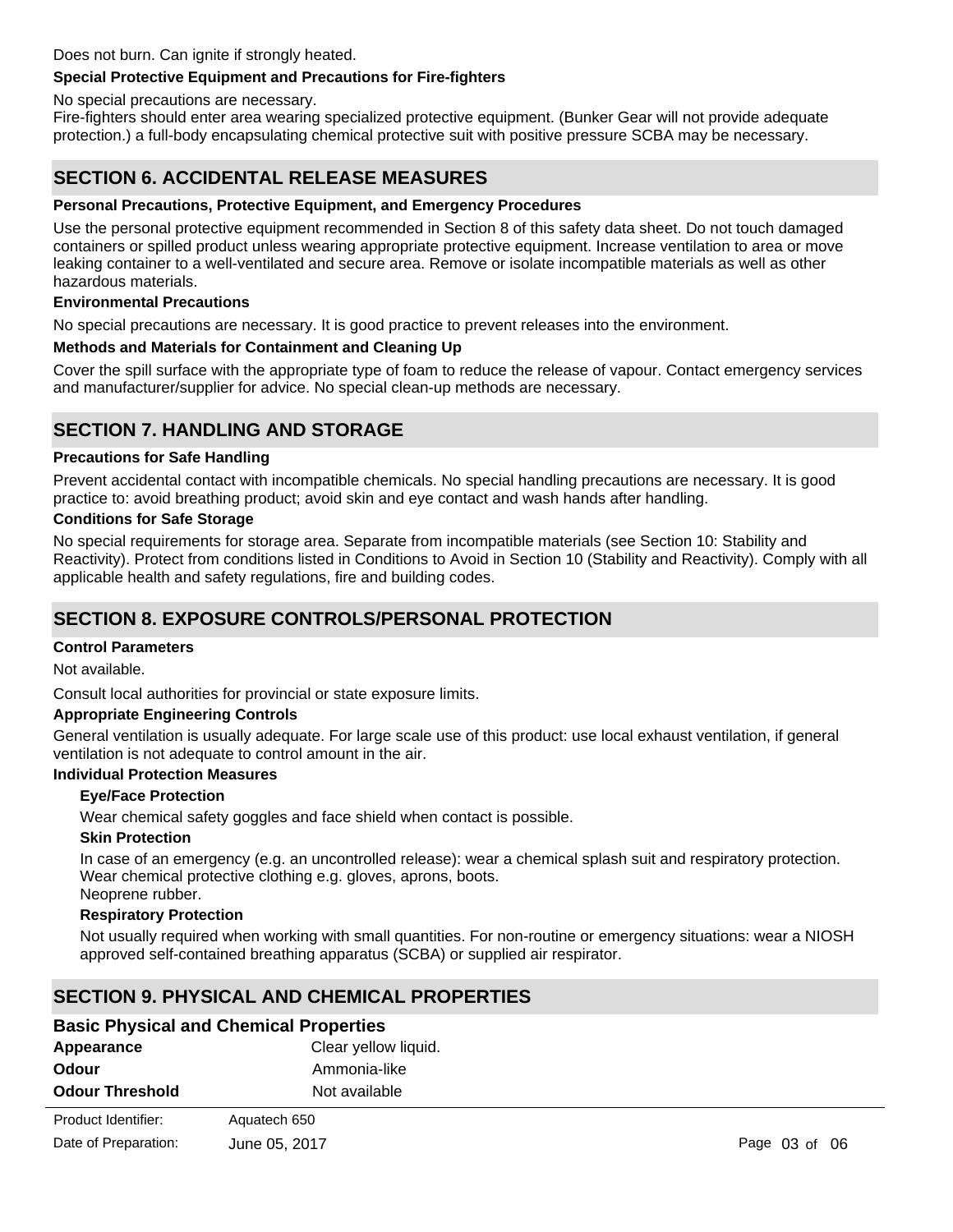| $7.5 - 8.0$                                        |
|----------------------------------------------------|
| Not applicable (melting); $<$ 0 °C (freezing)      |
| 100 °C                                             |
| Not available                                      |
| Not available                                      |
| Not applicable (liquid).                           |
| Not available (upper); Not available (lower)       |
| Not available                                      |
| Not available                                      |
| $1.08 - 1.09$                                      |
| Soluble in water; Not available (in other liquids) |
| Not available                                      |
| Not available                                      |
| Not available                                      |
| Not available (kinematic); Not available (dynamic) |
|                                                    |
| Liquid                                             |
|                                                    |

# **SECTION 10. STABILITY AND REACTIVITY**

# **Chemical Stability** Normally stable. Unstable under certain conditions - see Conditions to Avoid. **Conditions to Avoid** Prolonged exposure to high temperatures. Open flames, sparks, static discharge, heat and other ignition sources. **Incompatible Materials** None known. **Hazardous Decomposition Products Possibility of Hazardous Reactions** None expected under normal conditions of storage and use. **Reactivity** Not reactive under normal conditions of use.

None known.

# **SECTION 11. TOXICOLOGICAL INFORMATION**

Information presented below is for the entire product, unless otherwise specified.

### **Likely Routes of Exposure**

Eye contact; ingestion; skin contact.

### **Acute Toxicity**

LC50: No information was located.

LD50 (oral): No information was located.

LD50 (dermal): No information was located.

### **Skin Corrosion/Irritation**

Human experience and animal tests show no or very mild irritation.

### **Serious Eye Damage/Irritation**

Human experience and animal tests show mild irritation.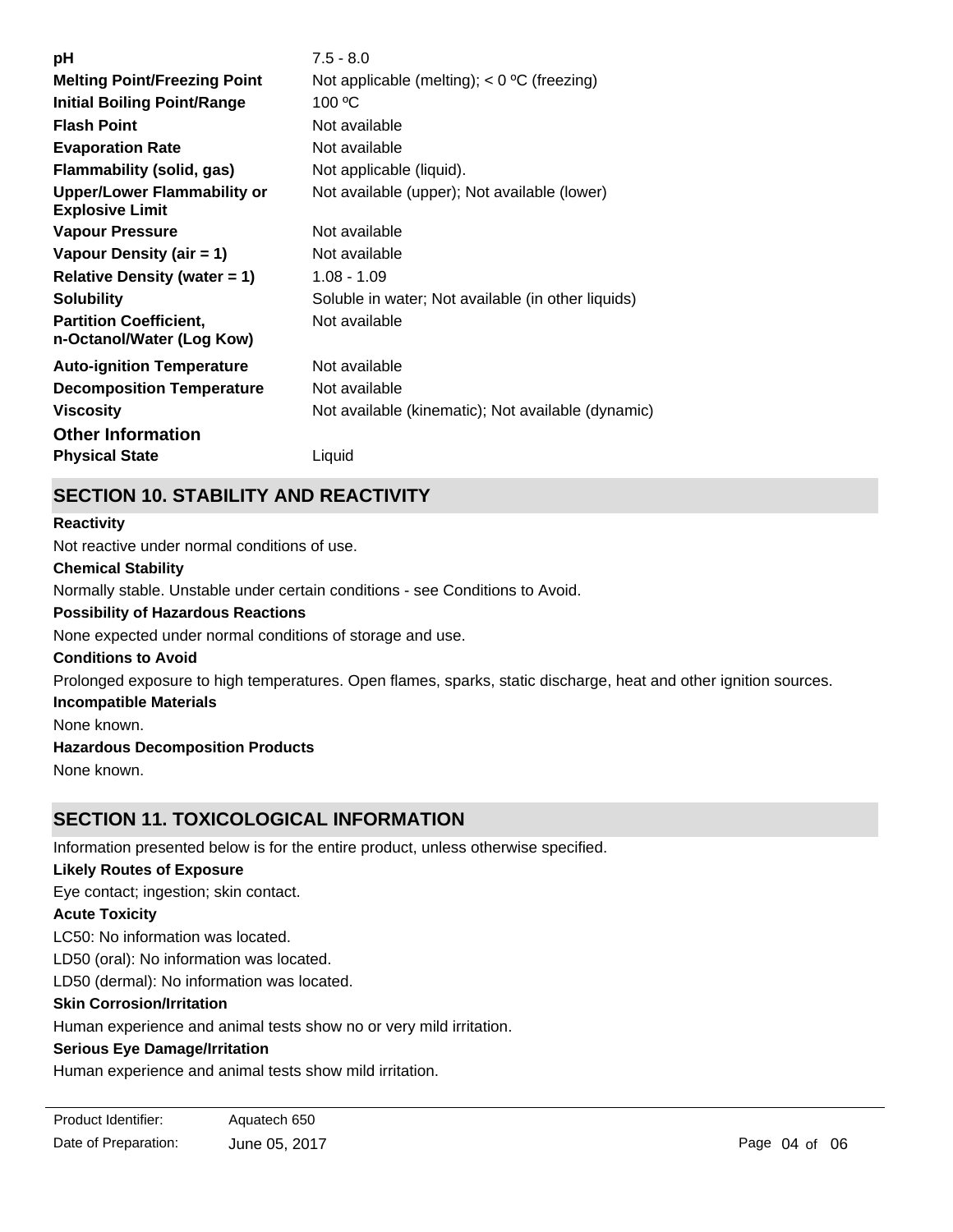### **STOT (Specific Target Organ Toxicity) - Single Exposure**

### **Inhalation**

No information was located.

### **Skin Absorption**

No information was located.

### **Ingestion**

No information was located.

### **Aspiration Hazard**

No information was located.

### **STOT (Specific Target Organ Toxicity) - Repeated Exposure**

No information was located.

### **Respiratory and/or Skin Sensitization**

No information was located.

### **Carcinogenicity**

No information was located.

No information was located for: Aspiration Hazard, Respiratory and/or Skin Sensitization, Development of Offspring, Sexual Function and Fertility, Effects on or via Lactation, Germ Cell Mutagenicity, Interactive Effects

### **SECTION 12. ECOLOGICAL INFORMATION**

No information was located. No information was located. No information was located. There is no information available. This section is not required by WHMIS. No information was located. **Ecotoxicity Persistence and Degradability Mobility in Soil Other Adverse Effects Bioaccumulative Potential**

# **SECTION 13. DISPOSAL CONSIDERATIONS**

### **Disposal Methods**

This section is not required by WHMIS 2015. Recommended disposal methods are for the product, as sold. (Used material may contain other hazardous contaminants). Dispose of contents and container in accordance with local, regional, national and international regulations.

### **SECTION 14. TRANSPORT INFORMATION**

Not regulated under Canadian TDG regulations. Not regulated under US DOT Regulations.

**Environmental Hazards** Not applicable

**Special Precautions** Not applicable

**Transport in Bulk According to Annex II of MARPOL 73/78 and the IBC Code**

Not applicable

### **SECTION 15. REGULATORY INFORMATION**

### **Safety, Health and Environmental Regulations**

| Product Identifier:  | Aquatech 650  |
|----------------------|---------------|
| Date of Preparation: | June 05, 2017 |